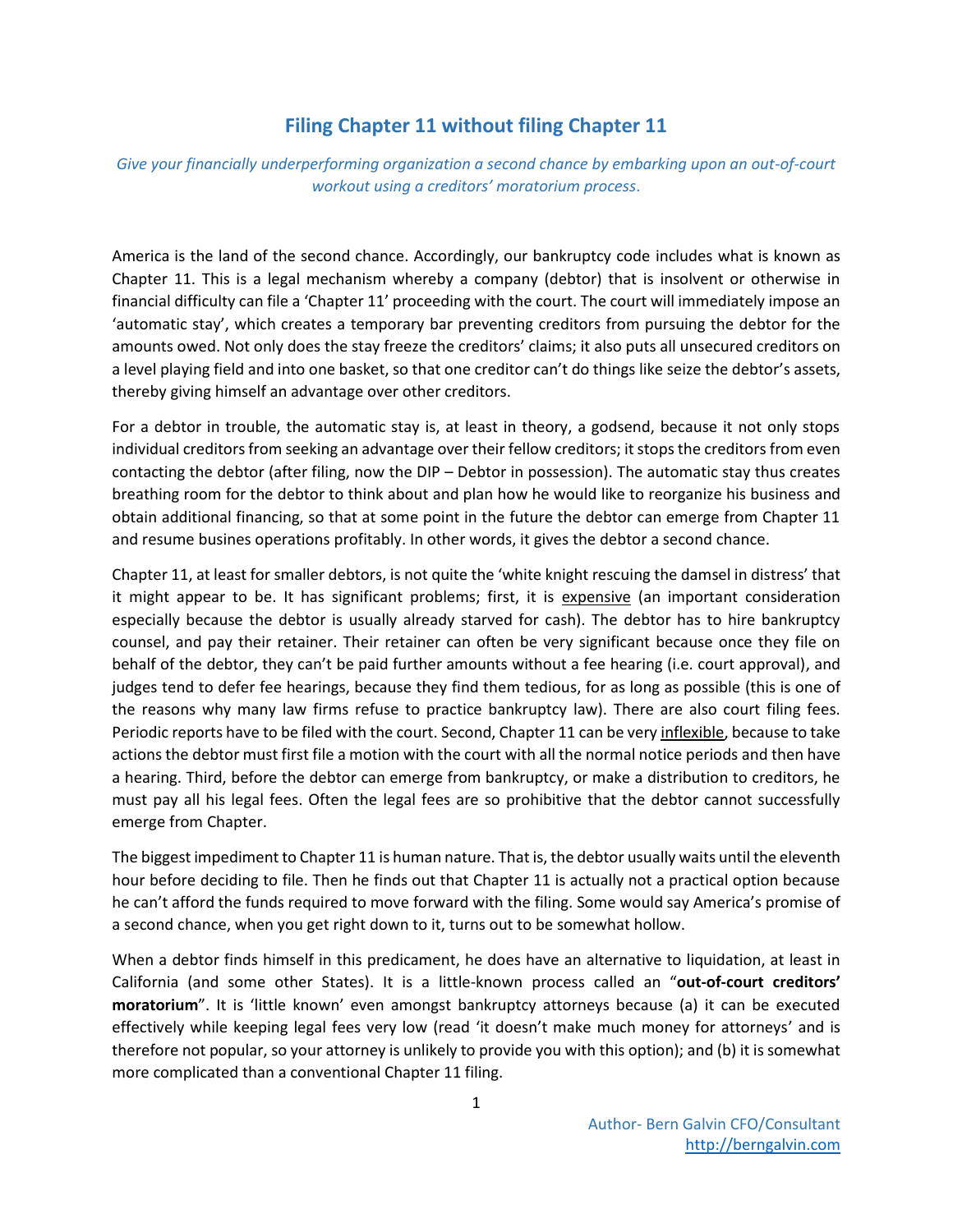How does an out-of-court creditors' moratorium process work? Is it as effective as a Chapter 11 filing? Does it give the debtor a better chance of emerging at a future point in time and resuming operations profitably, than Chapter 11?

The Creditors' moratorium process mirrors Chapter 11 in most ways. That is, in Chapter 11 the court acts as the Trustee and the automatic stay goes into effect on the filing date. In a Creditors' moratorium process, the CMA (Credit Managers Association) acts as the Trustee. The CMA notifies creditors, establishes a moratorium date (the equivalent of the automatic stay date in Chapter), and the amount owed to each unsecured creditor on that date, and calls a creditors meeting. At the creditors meeting, usually held at the CMA's offices, the debtor's financials are presented and explained. Assuming the creditors agree to go forward with the creditors' moratorium process, the creditors vote to form a creditors' committee, and the creditors' and debtor's attorneys are introduced. This, unlike a Chapter proceeding, is all done on a consensual basis. The creditors agree not to pursue the amounts they are owed on the moratorium date. The creditors' committee agrees to hold meetings, usually monthly, which are attended by the committee, the debtor's and creditors' attorneys, and the debtor provides updated financials and a progress report.

What happens if an unsecured creditor decides he doesn't want to participate in the moratorium? He decides to pursue his own efforts at recovering the amounts he is owed (there are usually one or two often less sophisticated creditors who decide to take this route).

When the moratorium is agreed to, the debtor gives the creditors a UCC security interest over all the assets of the debtor company, for the aggregate amount of the funds owed to the participating (previously unsecured) creditors. This security interest is recorded, and has the effect of transforming this previously unsecured creditor group into a secured creditor. Accordingly, any unsecured creditor who decides he doesn't want to participate in the moratorium is not covered by this security interest. This security interest by its nature gives the now secured creditor group an interest in the debtor's assets that has priority over the non-participating unsecured creditor. So if the unsecured creditor decides to litigate against the debtor, the CMA can file an intervening action asserting the superior nature of their now secured creditor group. In other words, this lien interest has the same effect as the automatic stay in a Chapter filing.

The CMA charges a fee to act as the Trustee in this process. And the two sets of attorneys also charge. All of these fees have to be paid by the debtor. The total amount of these fees, however, are usually several orders of magnitude lower than they would be in a Chapter proceeding.

Further, the process has considerably more flexibility. If the debtor wishes to pursue a particular course of action, he contacts his attorney, who in turn contacts the creditor's committee attorney, and a decision is made. This can usually be done quite quickly, and avoids a lot of the time and expense involved were this to be attempted in a Chapter proceeding.

Another thing that is often done in a Creditors' moratorium is that all of the creditors are grouped by the debtor into creditors that are 'ongoing' i.e. they continue to do business with the debtor, albeit on a COD basis, and those that are 'one-time' creditors i.e. they have no ongoing business with the debtor. It behooves the debtor, after making this analysis, to encourage the Creditors' Committee to be composed solely of creditors in the 'ongoing' category.